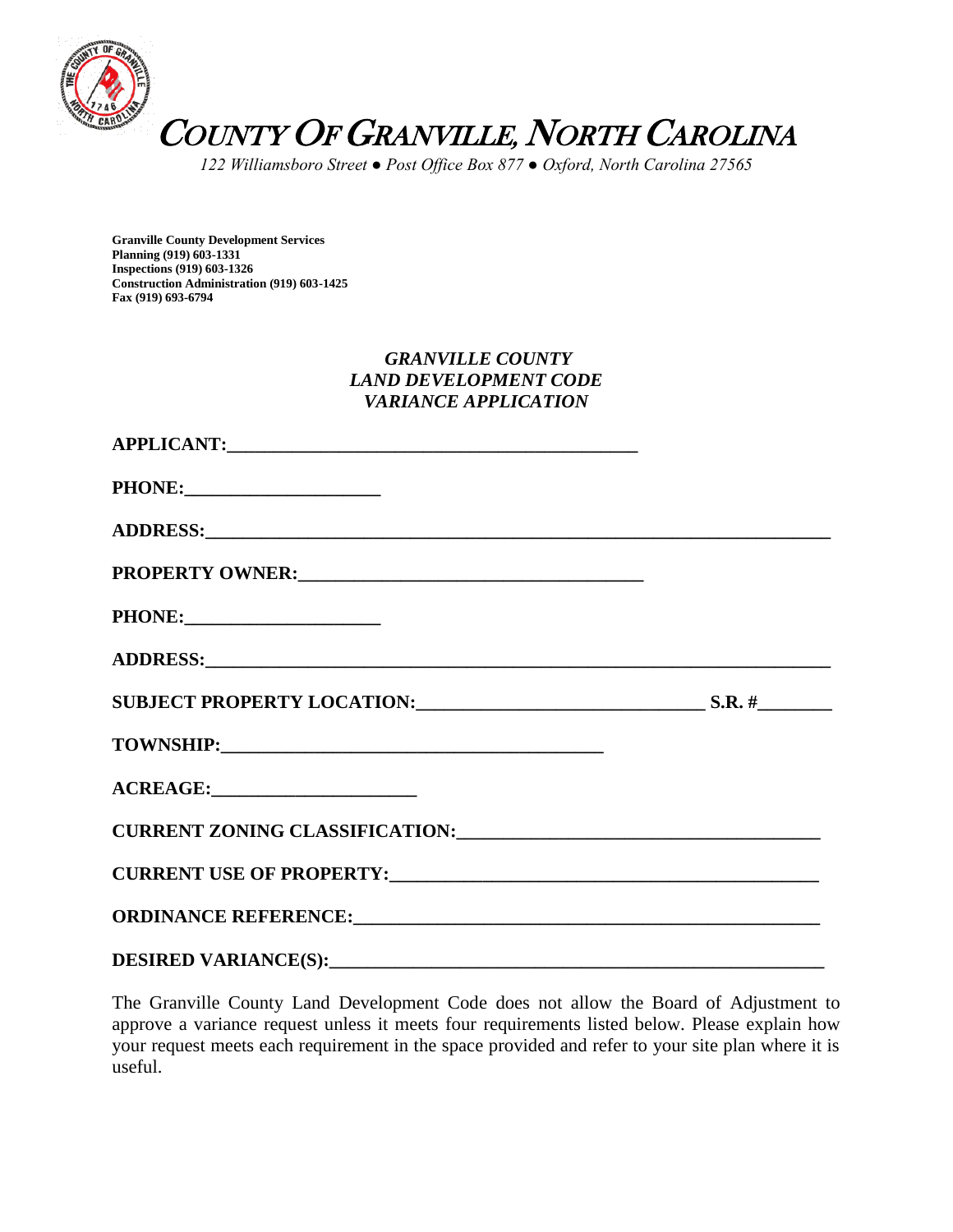(1) Unnecessary hardship would result from the strict application of the ordinance. It shall not be necessary to demonstrate that, in the absence of the variance, no reasonable use can be made of the property (additional sheets may be submitted).

\_\_\_\_\_\_\_\_\_\_\_\_\_\_\_\_\_\_\_\_\_\_\_\_\_\_\_\_\_\_\_\_\_\_\_\_\_\_\_\_\_\_\_\_\_\_\_\_\_\_\_\_\_\_\_\_\_\_\_\_\_\_\_\_\_\_\_\_\_\_\_\_

\_\_\_\_\_\_\_\_\_\_\_\_\_\_\_\_\_\_\_\_\_\_\_\_\_\_\_\_\_\_\_\_\_\_\_\_\_\_\_\_\_\_\_\_\_\_\_\_\_\_\_\_\_\_\_\_\_\_\_\_\_\_\_\_\_\_\_\_\_\_\_\_

\_\_\_\_\_\_\_\_\_\_\_\_\_\_\_\_\_\_\_\_\_\_\_\_\_\_\_\_\_\_\_\_\_\_\_\_\_\_\_\_\_\_\_\_\_\_\_\_\_\_\_\_\_\_\_\_\_\_\_\_\_\_\_\_\_\_\_\_\_\_\_\_

**\_\_\_\_\_\_\_\_\_\_\_\_\_\_\_\_\_\_\_\_\_\_\_\_\_\_\_\_\_\_\_\_\_\_\_\_\_\_\_\_\_\_\_\_\_\_\_\_\_\_\_\_\_\_\_\_\_\_\_\_\_\_\_\_\_\_\_\_\_\_\_\_**

**\_\_\_\_\_\_\_\_\_\_\_\_\_\_\_\_\_\_\_\_\_\_\_\_\_\_\_\_\_\_\_\_\_\_\_\_\_\_\_\_\_\_\_\_\_\_\_\_\_\_\_\_\_\_\_\_\_\_\_\_\_\_\_\_\_\_\_\_\_\_\_\_**

**\_\_\_\_\_\_\_\_\_\_\_\_\_\_\_\_\_\_\_\_\_\_\_\_\_\_\_\_\_\_\_\_\_\_\_\_\_\_\_\_\_\_\_\_\_\_\_\_\_\_\_\_\_\_\_\_\_\_\_\_\_\_\_\_\_\_\_\_\_\_\_\_**

\_\_\_\_\_\_\_\_\_\_\_\_\_\_\_\_\_\_\_\_\_\_\_\_\_\_\_\_\_\_\_\_\_\_\_\_\_\_\_\_\_\_\_\_\_\_\_\_\_\_\_\_\_\_\_\_\_\_\_\_\_\_\_\_\_\_\_\_\_\_\_\_

\_\_\_\_\_\_\_\_\_\_\_\_\_\_\_\_\_\_\_\_\_\_\_\_\_\_\_\_\_\_\_\_\_\_\_\_\_\_\_\_\_\_\_\_\_\_\_\_\_\_\_\_\_\_\_\_\_\_\_\_\_\_\_\_\_\_\_\_\_\_\_\_

\_\_\_\_\_\_\_\_\_\_\_\_\_\_\_\_\_\_\_\_\_\_\_\_\_\_\_\_\_\_\_\_\_\_\_\_\_\_\_\_\_\_\_\_\_\_\_\_\_\_\_\_\_\_\_\_\_\_\_\_\_\_\_\_\_\_\_\_\_\_\_\_

\_\_\_\_\_\_\_\_\_\_\_\_\_\_\_\_\_\_\_\_\_\_\_\_\_\_\_\_\_\_\_\_\_\_\_\_\_\_\_\_\_\_\_\_\_\_\_\_\_\_\_\_\_\_\_\_\_\_\_\_\_\_\_\_\_\_\_\_\_\_\_\_

\_\_\_\_\_\_\_\_\_\_\_\_\_\_\_\_\_\_\_\_\_\_\_\_\_\_\_\_\_\_\_\_\_\_\_\_\_\_\_\_\_\_\_\_\_\_\_\_\_\_\_\_\_\_\_\_\_\_\_\_\_\_\_\_\_\_\_\_\_\_\_\_

\_\_\_\_\_\_\_\_\_\_\_\_\_\_\_\_\_\_\_\_\_\_\_\_\_\_\_\_\_\_\_\_\_\_\_\_\_\_\_\_\_\_\_\_\_\_\_\_\_\_\_\_\_\_\_\_\_\_\_\_\_\_\_\_\_\_\_\_\_\_\_

(2) The hardship results from conditions that are peculiar to the property, such as location, size, or topography. Hardships resulting from personal circumstances, as well as hardships resulting from conditions that are common to the neighborhood or the general public, may not be the basis for granting a variance (additional sheets may be submitted).

(3) The hardship did not result from actions taken by the applicant or the property owner. The act of purchasing property with knowledge that circumstances exist that may justify the granting of a variance shall not be regarded as a self-created hardship (additional sheets may be submitted).

(4) The requested variance is consistent with the spirit, purpose, and intent of the ordinance, such that public safety is secured, and substantial justice is achieved (additional sheets may be submitted).